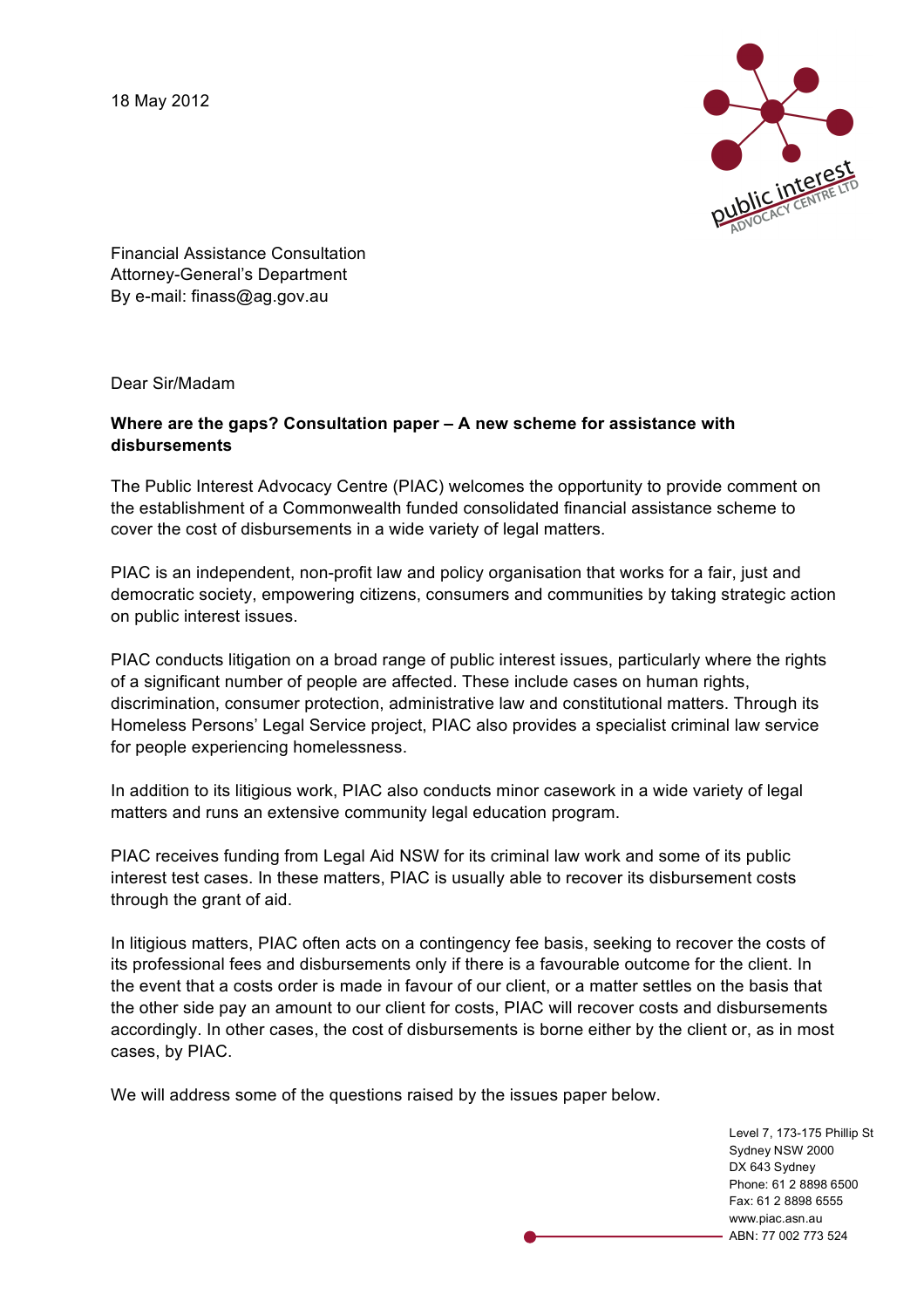## **What are the types of disbursements that generally arise in the course of a Commonwealth law matter?**

The common disbursements that PIAC encounters in the provision of legal services (including in Commonwealth law matters) are barristers' fees, fees associated with accessing government information pursuant to freedom of information requests, fees for obtaining health records for clients, court fees, court transcript fees, travel and accommodation expenses for solicitors and barristers to appear in courts and tribunals outside Sydney and photocopying and printing charges.

PIAC supports the proposal that the scheme should specify the types of disbursements that are claimable to ensure administrative efficiency and transparency and to provide clarity for legal service providers. However, PIAC suggests that the scheme should allow for a broad range of disbursements to be claimed.

## **Should Counsel fees be considered a disbursement for the purposes of this scheme?**

PIAC acknowledges that including barristers' fees, as a claimable amount under the scheme may be beyond the financial capacity of the scheme given the amounts that are likely to be involved. However, PIAC feels strongly that the scheme should allow for barristers' fees to be claimed for cases that are in the public interest, in order to increase the chances of attracting senior and experienced counsel to run such cases.

Allowing barristers' fees to be claimed under the scheme would remove some of the barriers to conducting public interest litigation. Further, such a measure would improve access to justice for disadvantaged and marginalised people seeking to bring cases that are in the public interest.

PIAC suggests that the definition of 'public interest litigation' for the purposes of the proposed scheme should include the following:

- the matter raises an issue of public importance;
- the matter will have an impact beyond the rights of the individual parties to affect a larger group of people. It heightens the public interest dimension of a matter if that larger group of people includes, in particular, disadvantaged and marginalised people; and
- important rights and obligations will be determined or enforced by pursuing the matter.

Where matters are successful in a costs jurisdiction, barrister's fees will be payable by the losing party and reimbursed to the scheme.

# **Of the Commonwealth law matters suggested for inclusion in the new scheme, should any additional matters be considered 'exceptional', and therefore appropriate to attract legal representation costs as well as assistance for disbursements?**

Again, we consider that the scheme should cover legal representation costs where matters are in the public interest. Public interest cases have the potential to assist disadvantaged and marginalised people and to clarify legal issues for the benefit of the community. Funding for such matters is essential, particularly in jurisdictions where each party bears their own costs (in costs jurisdictions, conditional costs arrangements are common).

Where matters are successful in a costs jurisdiction, legal representation costs will be payable by the losing party and reimbursed to the scheme.

The definition of 'public interest' should be as mentioned above.